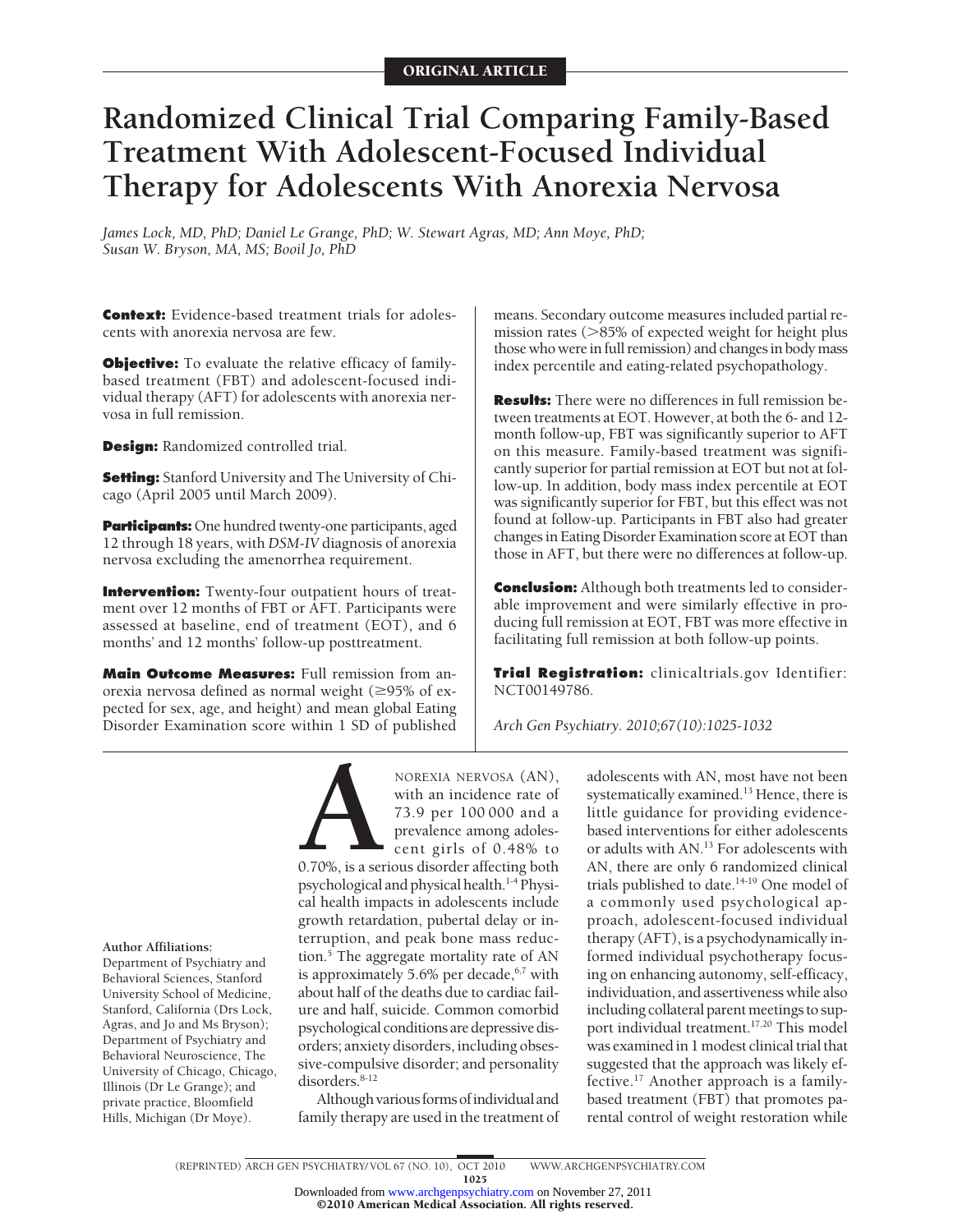

**Figure 1.** Consolidated Standards of Reporting Trials diagram. AFT indicates adolescent-focused individual therapy; FBT, family-based treatment. \*Full remission requires both Eating Disorder Examination score and body mass index while partial remission only requires body mass index; thus, sample sizes differ because a few participants did not provide Eating Disorder Examination score.

enhancing familial functioning as it relates to adolescent development.<sup>15,16,19,21-24</sup> Two small studies suggest that FBT may be more efficacious than individually based therapy.<sup>14,17</sup>

The purpose of the current study was to conduct a randomized clinical trial comparing these 2 outpatient psychosocial treatments for adolescents with AN. We hypothesized that FBT, by empowering parents to directly address the behaviors maintaining weight loss in their children, would be more effective than the individually based psychological approach (AFT) in normalizing weight and psychological processes associated with AN. Our primary outcome was full remission from AN defined as having achieved an ideal body weight (IBW) of 95% or greater expected for sex, age, and height<sup>25</sup> and an Eating Disorder Examination (EDE) global score within 1 SD of community norms.<sup>26</sup> Secondary outcomes were rates of partial remission (all participants with weights  $>85\%$  IBW expected for height, sex, and age), changes in body mass index (BMI) percentage adjusted for age and sex, and changes in EDE score.

#### METHODS

## **DESIGN**

This 2-site study (The University of Chicago and Stanford University) randomized 121 participants to either FBT or AFT. Randomization was performed separately for each site by a biostatistician in the Data and Coordinating Center under independent management from either intervention site. The Efron biased coin design was used to balance treatment within sites. Participants were stratified within sites based on current use of psychiatric medication.27 Participants were assigned to therapists who conducted both forms of treatment to control for nonspecific therapist effects. Therapists were 5 PhD psychologists and 2 child psychiatrists, all with previous experience treating eating disorders. Three 2-day workshops were held to train therapists in manualized FBT and AFT. The first workshop was held prior to beginning recruitment; the second, 6 months after the first participants were randomized; and the third workshop was held 1 year later. Experts, who are also authors of this report (J.L. and D.L.G. for FBT, and A.M. for AFT), trained the therapists and supervised them weekly. Therapists treated 3 pilot cases satisfactorily with each treatment prior to treating randomized cases. This study protocol was approved by the institutional review boards at the respective sites. Treatment took place in clinics for child and adolescent eating disorders located at each university.

## **PARTICIPANTS**

Participants were recruited from October 2004 through March 2007 by advertising to clinicians, organizations, and clinics treating eating disorders. After telephone screening (N=331) to determine eligibility, 175 (53%) were invited for an assessment interview (**Figure 1**). The study was described in detail to participants and parents and consent was obtained (assent for adolescents younger than 18 years of age) before assessments were conducted. Participants were eligible if they were between the ages of 12 and 18 years, were living with their parents or legal guardians, and met the *DSM-IV* criteria for AN excluding the amenorrhea criterion.<sup>28,29</sup> Weight thresholds (IBW<86%) for study entry were calculated using the Centers for Disease Control and Prevention weight charts, growth curve trajectories, and Metropolitan Life charts.<sup>25,30</sup> Participants meeting the binge eating and purging subtype and adolescents taking a stable dose of antidepressant or anxiolytic medications for a period of 2 months who still met entry criteria were eligible. Participants were excluded from the study if there was a current psychotic disorder, dependence on drugs or alcohol, physical condition known to influence eating or weight (eg, diabetes mellitus, pregnancy), or previous treatment with FBT or AFT. Seven potential participants were excluded for medical or psychiatric reasons. Both adolescent participants and their families were required to be available for the 1-year treatment duration. Sixty-nine percent (121) of eligible participants agreed to randomization.

## **TREATMENTS**

#### **Family-Based Treatment**

Family-based treatment was a 3-phase treatment.<sup>31</sup> In the first phase, therapy was characterized by attempts to absolve the parents from the responsibility of causing the disorder and by com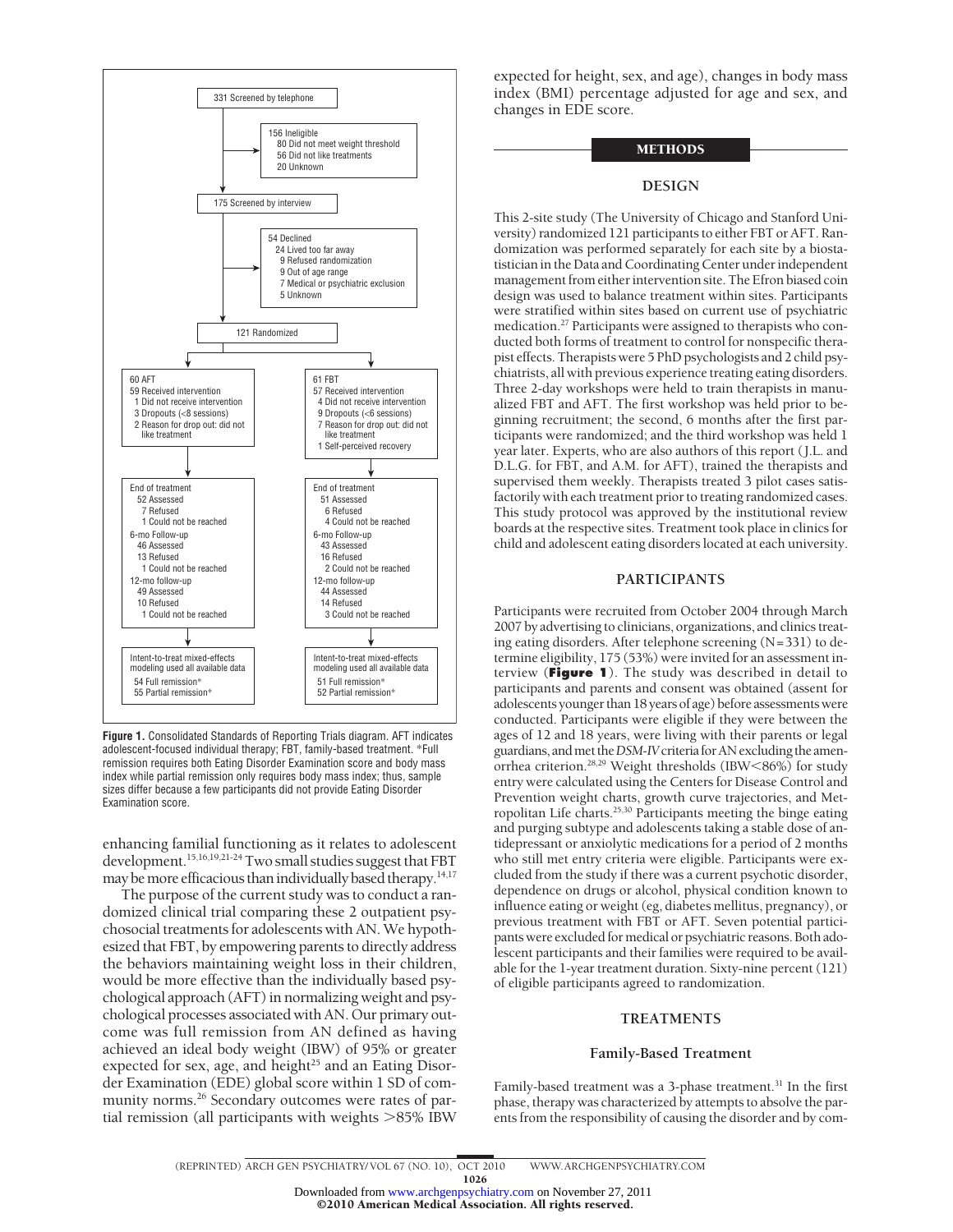plimenting them on the positive aspects of their parenting. Families were encouraged to work out for themselves how best to help restore the weight of their child with AN. In phase 2, parents were helped to transition eating and weight control back to the adolescent in an age-appropriate manner. The third phase focused on establishing a healthy adolescent relationship with the parents. Twenty-four 1-hour sessions were provided over the 1-year period.

## **Adolescent-Focused Therapy**

Adolescent-focused therapy (originally described by Robin et al<sup>17</sup> as Ego-Oriented Individual Therapy) posits that individuals with AN manifest ego deficits and confuse self-control with biological needs.20 Patients learn to identify and define their emotions and, later, to tolerate affective states rather than numbing themselves with starvation. In phase 1, the therapist established rapport, assessed motivation, and formulated the patient's psychological concerns. The therapist actively encouraged the patient to stop dieting and to gain weight by setting weight goals and emphasizing the need to change these behaviors. The importance of weight gain was discussed and actively encouraged throughout treatment until the patient was weight restored. The therapist interpreted behavior, emotions, and motives and helped the patient distinguish emotional states from bodily needs and asked the patient to accept responsibility for food-related issues as opposed to relinquishing authority to others (eg, parents). Phase 2 focused on encouraging separation and individuation and increasing the ability to tolerate negative affect. Phase 3 focused on termination. Adolescent-focused therapy sessions were 45 minutes for a total of 32 sessions over the treatment year (24 contact hours). Collateral meetings were held with parents alone to assess parental functioning, advocate for the patient's developmental needs, and update parents on progress. Up to 8 sessions were used for this purpose.

## **ASSESSMENT AND PROCEDURES**

Assessment included diagnostic evaluation for comorbid psychiatric disorders, weight, and eating disorder–related symptoms and psychopathology. There were 4 assessment points: pretreatment, end of treatment (EOT), and 6- and 12-month follow-up. Independent assessors not involved in treatment delivery conducted all assessments.

## **MEASURES**

An a priori definition of full remission used in this study is the proportion of participants who achieved a combination of a minimum of 95% of expected IBW for sex, age, and height as determined by Centers for Disease Control and Prevention growth charts25 (http://www.cdc.gov/growthcharts/percentile\_data \_files.htm) and scores within 1 SD from global mean EDE published norms (1.59).<sup>26,32,33</sup> Normalization of weight in this range approximates the typical set point for menstrual return in most females, the weight where growth is likely to resume, and the weight where bone loss may begin to be reversed.<sup>34-37</sup> The normalization of the global EDE score to 1 SD of community norms sets the risk related to eating and weight concerns to community averages.38 Partial remission rates included all participants who achieved a weight more than 85% of expected IBW for age, height, and sex and therefore also includes those who achieved full remission as well as those with weight 95% or greater IBW but with elevated EDE scores. This definition of partial remission is similar to "intermediate outcome" using Morgan-Russell criteria and is reported herein to allow comparison with other studies of adolescent AN.<sup>14,16-18</sup>

## **Eating Disorder Examination**

The EDE39 is a standardized, validated investigator-based interview that measures the severity of the characteristic psychopathology of eating disorders in adolescents, including the frequency of key behaviors and the severity of psychopathology.<sup>40,41</sup>

## **Weight**

Weight and height were assessed before every therapy session in both treatment protocols. For all major assessments, the participant was weighed in a hospital gown on a balance-beam scale that was regularly recalibrated. The BMI (calculated as weight in kilograms divided by height in meters squared) percentiles, adjusted for age and sex, were used as the outcome measure (http://www.cdc.gov/growthcharts/percentile\_data\_files.htm).42,43 Percentiles less than 10% are considered to be consistent with AN.44 An average BMI percentile of 50 would be the expected average in a group of normally developing adolescents.

# **Schedule for Affective Disorders and Schizophrenia for School-Aged Children**

The Schedule for Affective Disorders and Schizophrenia for School-Aged Children<sup>45</sup> (aged 6-18 years) is a widely used interview for detecting psychiatric disorders in children and adolescents. Both parents and adolescents were interviewed to achieve summary ratings.

# **PARTICIPANT SAFETY**

Participants were assessed at approximately weekly intervals throughout the study by physicians with extensive experience in medical treatment of adolescents with AN. If a participant became medically unstable (hypothermic [body temperature 36.3°C], bradycardic [heart rate 50 beats/min or QT interval corrected for heart rate  $>$  0.45], orthostatic [pulse increase >35, systolic blood pressure decrease > 10 mm Hg], or weight fell  $\le$ 75% IBW), hospitalization for medical stabilization was required according to the guidelines of the Society for Adolescent Medicine and the American Academy of Pediatrics.<sup>46</sup>

## **STATISTICAL ANALYSES**

Statistical analysis for this study was performed by the Data and Coordinating Center. Sample size calculation was based on prior studies.19 We calculated that a sample of 120 participants, 60 per site, 30 per site in each treatment group, and using a 5% 2-tailed test would yield 84% power to detect a moderate main effect (Cohen *d* of 0.5). The primary outcome analysis was based on the intent-to-treat principle and used the definitions of full remission and partial remission described earlier.

For the analyses of repeated measures, we used a method widely known as mixed-effects modeling or growth modeling.47-50 We used maximum likelihood estimation implemented in Mplus, which is a widely used program for statistical modeling with latent variables.51 The mixed-effects analyses were conducted including all data from individuals in the sample (Figure 1). Full remission or partial remission  $(0=no; 1=yes)$ at 3 assessment points (0, 6, and 12 months) were used as repeated measures in the analyses. We treated these repeated measures as categorical in the analyses and allowed for nonlinear trend across the 3 assessment points. As predictors of longitudinal trends of remission, we used treatment assignment status (FBT=0.5;  $AFT=-0.5$ ), site (site 1=0.5; site 2=-0.5), treatment  $\times$  site interaction, and the baseline EDE score (centered at the mean to

(REPRINTED) ARCH GEN PSYCHIATRY/ VOL 67 (NO. 10), OCT 2010 WWW.ARCHGENPSYCHIATRY.COM 1027 ©2010 American Medical Association. All rights reserved. Downloaded from [www.archgenpsychiatry.com](http://www.archgenpsychiatry.com) on November 27, 2011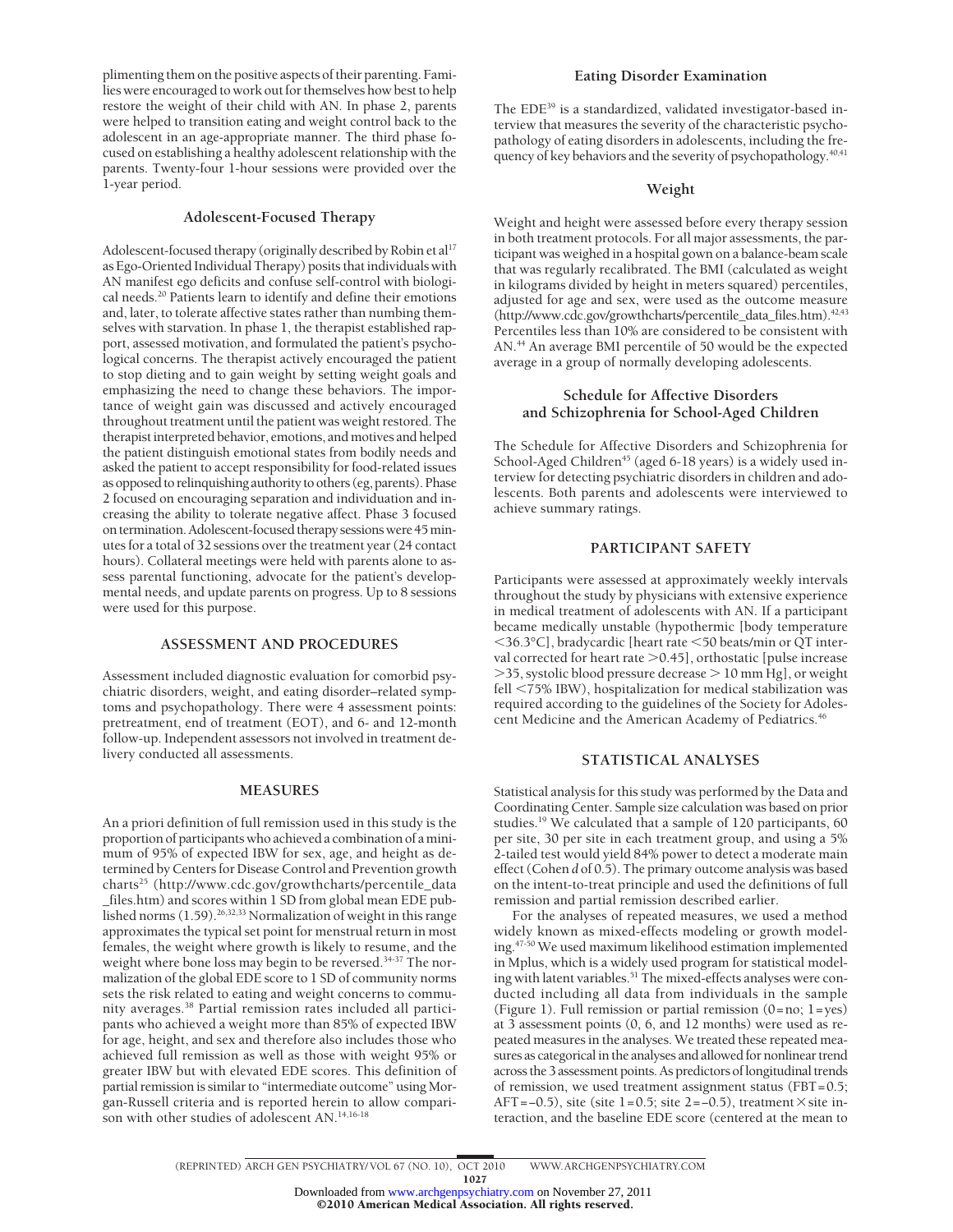#### **Table 1. Demographics and Baseline Clinical Characteristics**

|                                        | No. (%)        |                |                 |                |                |              |  |  |
|----------------------------------------|----------------|----------------|-----------------|----------------|----------------|--------------|--|--|
|                                        | Chicago        |                | <b>Stanford</b> |                | <b>Total</b>   |              |  |  |
|                                        | <b>AFT</b>     | <b>FBT</b>     | <b>AFT</b>      | <b>FBT</b>     | <b>AFT</b>     | <b>FBT</b>   |  |  |
| Age, y, mean (SD) <sup>a</sup>         | 14.7(1.6)      | 14.4(1.8)      | 14.8(1.4)       | 13.8(1.6)      | 14.7(1.5)      | 14.1(1.7)    |  |  |
| Comorbidity                            | 9(31)          | 4(12)          | 10(32)          | 8(28)          | 32             | 20           |  |  |
| Depression disorders                   | 5              | 4              | 5               | 6              | 10             | 10           |  |  |
| Anxiety disorders                      | $\overline{2}$ | $\overline{2}$ | $\overline{2}$  | $\overline{2}$ | 4              | 4            |  |  |
| <b>OCD</b>                             | $\overline{2}$ | $\Omega$       | $\overline{2}$  |                | $\overline{4}$ |              |  |  |
| ADHD                                   |                | $\theta$       | 0               |                |                |              |  |  |
| <b>PTSD</b>                            |                | $\mathbf{0}$   |                 | 0              | $\overline{2}$ |              |  |  |
| Phobia                                 |                | $\Omega$       |                 | U              | $\Omega$       |              |  |  |
| <b>Tic</b>                             | $\theta$       | $\mathbf{0}$   | 0               |                | $\Omega$       |              |  |  |
| Adjustment disorder                    | $\Omega$       | $\theta$       |                 | $\Omega$       |                | $\mathbf{0}$ |  |  |
| Duration of illness, mo, mean (SD)     | 8.9(7.8)       | 11.6(8.5)      | 11.6(9.5)       | 13.0(8.6)      | 10.3(8.7)      | 12.3(8.5)    |  |  |
| Ethnicity                              |                |                |                 |                |                |              |  |  |
| Asian                                  | $\mathbf{0}$   | 1(3)           | 6(19)           | 6(21)          | 6(10)          | 7(12)        |  |  |
| <b>Black</b>                           | $\Omega$       | $\Omega$       | 1(3)            | $\mathbf{0}$   | 1(2)           | $\Omega$     |  |  |
| White                                  | 27(93)         | 27(84)         | 20(64)          | 18 (62)        | 47 (78)        | 45 (74)      |  |  |
| Hispanic                               | 1(3)           | 3(9)           | 2(6)            | 3(10)          | 3(5)           | 6(10)        |  |  |
| Other                                  | 1(3)           | 1(3)           | 2(6)            | 2(7)           | 3(5)           | 3(5)         |  |  |
| Minority <sup>b</sup>                  | 2(7)           | 5(16)          | 11(35)          | 11(38)         | 13(22)         | 16(26)       |  |  |
| Male                                   | 3(10)          | 4(12)          | 1(3)            | 3(10)          | 4(7)           | 7(11)        |  |  |
| Intact family <sup>c</sup>             | 23(79)         | 30(94)         | 23(74)          | 19 (66)        | 46 (77)        | 49 (80)      |  |  |
| Medication use <sup>d</sup>            | 9(31)          | 8(25)          | 2(6)            | 1(3)           | 11(18)         | 9(15)        |  |  |
| Parental education, y, mean $(SD)^e$   | 17.8(2.6)      | 16.3(2.6)      | 16.1(3.3)       | 17.1(2.6)      | 17.0(3.1)      | 16.7(2.6)    |  |  |
| Previous hospitalizations <sup>†</sup> | 7(24)          | 6(19)          | 22(71)          | 19(66)         | 29(48)         | 25(41)       |  |  |
| BMI percentile for age and sex         | 5.3(7.6)       | 7.7(9.2)       | 5.0(7.6)        | 6.8(5.5)       | 5.2(7.55)      | 7.2(7.6)     |  |  |
| Global EDE score <sup>9</sup>          | 2.0(1.6)       | 1.7(1.2)       | 2.1(1.5)        | 1.3(1.4)       | 2.1(1.5)       | 1.5(1.3)     |  |  |
| Sample size                            | 29             | 32             | 31              | 29             | 60             | 61           |  |  |

Abbreviations: ADHD, attention-deficit/hyperactivity disorder; AFT, adolescent-focused individual therapy; BMI, body mass index (calculated as weight in kilograms divided by height in meters squared); Chicago, The University of Chicago; EDE, Eating Disorder Examination; FBT, family-based treatment; OCD, obsessive-compulsive disorder; PTSD, posttraumatic stress disorder; Stanford, Stanford University. aTreatment: *<sup>F</sup>*1,117=4.6; *<sup>P</sup>*=.04.

b Center: *F*<sub>1,117</sub>=11.4; *P*=.001.<br>
cCenter: *F*<sub>1,117</sub>=5.1; *P*=.03.<br>
d Center: *F*<sub>1,117</sub>=12.5; *P*=.001.

 $e^e$ Center  $\times$  treatment:  $F_{1,117}=6.1; P=.02$ .

f Center: *F*1,117=33.5; *P*.001. <sup>g</sup> Treatment: *F*1,117=10.1; *P*=.03.



**Figure 2.** Observed partial and full remission rates by treatment assignment (end of treatment [EOT]: adolescent-focused individual therapy [AFT], n=49; family-based treatment [FBT], n=50; 6-month follow-up: AFT, n=47; FBT,  $n=44$ ; and 12-month follow-up: AFT,  $n=49$ ; FBT,  $n=45$ ).

control for baseline differences on this variable as indicated on **Table 1**). Based on mixed-effect model estimates, the difference between FBT and AFT conditions in terms of the remission status at each follow-up point was calculated. This method was chosen instead of reporting the overall rate of change given that there was no variation at baseline (ie, nobody was in remission). Longitudinal trends of full and partial remission rates, based on the observed means, are shown in **Figure 2**.

Analysis of continuous outcomes (BMI age- and sexadjusted percentiles and global EDE score) used a similar approach: mixed modeling was used to estimate the treatment differences at each point using treatment, site, and the interaction as predictors and controlling for the baseline values.

Treatment and site differences for participant characteristics, dropout status, and assessment completion were calculated using a 2-way analysis of variance with site, treatment, and their interaction as independent measures. Nonparametric measures, such as number of minutes of therapy and number of days of hospitalization, were compared using the Mann-Whitney *U* statistic. Logistic regression, reported as a Wald (W) statistic, was used to analyze differences in assessment and hospitalization rates for the 2 centers and treatments.

Effect size in this study is reported as number needed to treat (NNT). The NNT is defined as the number of patients one would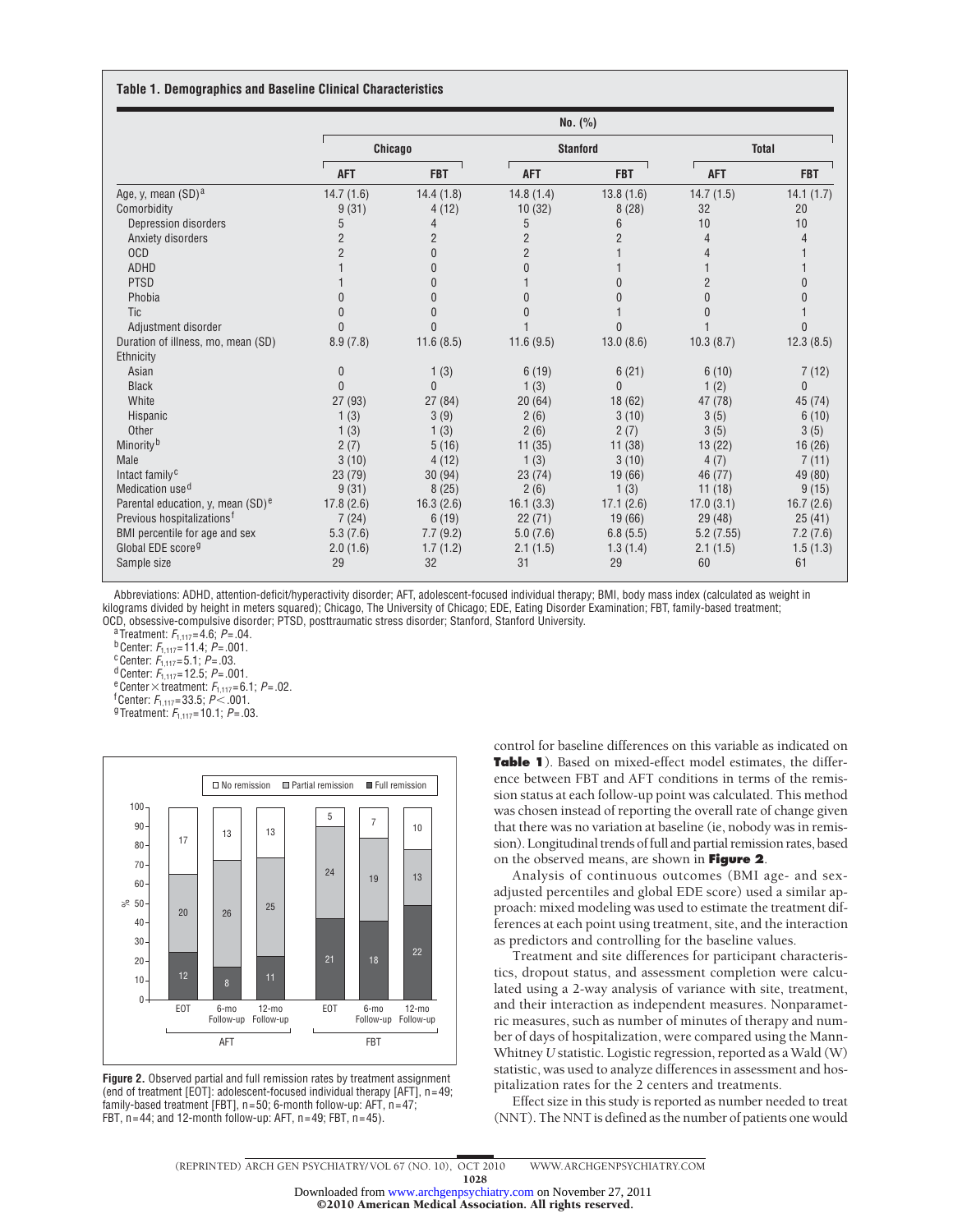| <b>Measure</b>                 | <b>Baseline-Adjusted</b><br>Estimated Mean (SE), % |            | <b>Baseline-Adjusted</b>                             | <b>Test of</b>                                   |         |                                  |
|--------------------------------|----------------------------------------------------|------------|------------------------------------------------------|--------------------------------------------------|---------|----------------------------------|
|                                | <b>AFT</b>                                         | <b>FBT</b> | <b>Mean Difference</b><br><b>FBT-AFT (95% CI), %</b> | <b>Significance</b><br>$(t$ Value <sup>a</sup> ) | P Value | <b>NNT Effect</b><br><b>Size</b> |
| Full remission <sup>b</sup>    |                                                    |            |                                                      |                                                  |         |                                  |
| End of treatment               | 22.6(5.7)                                          | 41.8(6.7)  | 19.3 $(-0.2$ to 41.0)                                | $t_{104} = 1.9$                                  | .06     | 5                                |
| 6-mo Follow-up                 | 18.3(5.2)                                          | 39.9(7.0)  | 21.6 (1.6 to 44.7)                                   | $t_{104} = 2.2$                                  | .03     | 5                                |
| 12-mo Follow-up                | 23.2(5.7)                                          | 49.3 (7.2) | 26.2 (4.8 to 47.7)                                   | $t_{104} = 2.5$                                  | .02     | 4                                |
| Partial remission <sup>c</sup> |                                                    |            |                                                      |                                                  |         |                                  |
| End of treatment               | 66.9 (7.4)                                         | 89.1 (9.3) | 22.2 (3.9 to 30.3)                                   | $t_{106} = 2.3$                                  | .02     | 5                                |
| 6-mo Follow-up                 | 73.7 (7.9)                                         | 82(8.6)    | $8.3$ ( $-9.5$ to 19.2)                              | $t_{106} = 1.0$                                  | .32     | 12                               |
| 12-mo Follow-up                | 75.3 (7.6)                                         | 77.7(8.9)  | $2.3$ ( $-16.3$ to $14.9$ )                          | $t_{106} = 0.3$                                  | .78     | 43                               |
| BMI percentile for age and sex |                                                    |            |                                                      |                                                  |         |                                  |
| End of treatment               | 23.4(2.8)                                          | 31.4(2.8)  | $8.0(0.1 \text{ to } 15.9)$                          | $t_{117} = 2.0$                                  | .048    | 5                                |
| 6-mo Follow-up                 | 29.1(3.4)                                          | 31.4(3.5)  | $2.3$ ( $-7.4$ to 12.0)                              | $t_{117} = 0.5$                                  | .64     | 19                               |
| 12-mo Follow-up                | 29.0(3.4)                                          | 32.2(3.4)  | $3.2$ (-6.4 to 12.8)                                 | $t_{117} = 0.7$                                  | .51     | 14                               |
| EDE score                      |                                                    |            |                                                      |                                                  |         |                                  |
| End of treatment               | 1.20(0.15)                                         | 0.71(0.16) | $-0.49$ ( $-0.93$ to $-0.06$ )                       | $t_{117} = -2.2$                                 | .03     | $\overline{4}$                   |
| 6-mo Follow-up                 | 1.01(0.16)                                         | 0.78(0.17) | $-0.24$ ( $-0.70$ to 0.22)                           | $t_{117} = -1.0$                                 | .31     | 10                               |
| 12-mo Follow-up                | 1.04(0.16)                                         | 0.79(0.16) | $-0.25$ ( $-0.69$ to 0.19)                           | $t_{117} = 1.1$                                  | .26     | 9                                |

Abbreviations: AFT, adolescent-focused individual therapy; BMI, body mass index (calculated as weight in kilograms divided by height in meters squared);<br>CI, confidence interval; EDE, Eating Disorder Examination; FBT, famil

a The tvalues reported are calculated by dividing the mixed-effects model estimates by estimated standard errors (both based on maximum likelihood estimation). Corresponding *P* values can be obtained from the standard *t* distribution critical value table.

 $b$  Only those who achieved 95% ideal body weight, adjusted for age, sex, and height, and total EDE score within 1 SD of normal.

 $c$ More than 85% ideal body weight adjusted for age, sex, and height (includes those who achieved full remission).

expect to treat with 1 treatment to have 1 more success than if they had all been treated with the other treatment. Equivalent treatments result in an NNT of 1. The larger the NNT, the less effective the treatment is in comparison. Kraemer et al<sup>52</sup> report NNT values of 8 to 9 as small, 3 to 6 as medium, and 2 to 3 as large, in correspondence to the cut points referenced by Cohen for effect size.<sup>53</sup> For categorical variables, NNT is the reciprocal of the percentage of difference between groups. For continuous measures, NNT is calculated according to standard formulas.<sup>52,54</sup>

#### **RESULTS**

# **PARTICIPANT CHARACTERISTICS**

Participants were mean (SD) 14.4 (1.6) years of age with a mean IBW of 82% and mean (SD) BMI of 16.1 (1.1) using Centers for Disease Control and Prevention growth charts. The majority of the sample was female (91%) with a mean (SD) duration of illness of 11.3 (8.6) months. Twenty-six percent (n=31) of the participants reported a current comorbid psychiatric disorder by the Schedule for Affective Disorders and Schizophrenia for School-Aged Children and 17% (n=20) were taking psychotropic medications at baseline. Seventy-nine percent (n=95) were from intact families. Twenty-four percent of the participants were ethnic minorities (self-reported). Forty-five percent  $(n=54)$  had been hospitalized for AN or medical problems associated with AN prior to randomization (Table 1).

## **RANDOMIZATION**

There were few differences between treatment groups on baseline sociodemographic variables; however, the global EDE score was significantly higher in AFT (**Table 2**) and participants in FBT were slightly younger than those in

AFT. Site differences included significantly more ethnic minorities at Stanford University; higher rates of baseline medication use at The University of Chicago; higher rates of intact families at The University of Chicago; and higher rates of previous hospitalization at Stanford University.

# **TREATMENT DELIVERY AND STUDY RETENTION**

Treatment time did not differ between groups. Participants assigned to FBT completed 84% of total therapy time compared with 92% for AFT. We used treatment time rather than number of sessions in this analysis because sessions were not equal in duration in both treatments (60 minute sessions for FBT and 45-minute sessions in AFT). The Spearman correlation between treatment time in each group and full remission was not significant. Study dropout (failure to complete study assessment) was 14% at EOT and 22% at follow-up (Figure 1). There was a significant difference in assessment follow-up rates between the 2 intervention sites at all points (EOT,  $W_1$ =4.0; *P*=.046; 6-month follow-up, W1=10.6; *P*=.001; 12-month followup,  $W_1$ =7.9; *P* = .005), with 1 site completing 68% and the other 89% of planned assessments.

# **HOSPITALIZATION DURING THE TREATMENT PHASE**

More participants were hospitalized in AFT (n=32; 37%) than FBT (n=9; 15%) ( $W_1$ =1.4; *P*=.02). For those hospitalized, the median number of days until first hospitalization was 17 days for AFT and 32 days for FBT, but there was not a significant difference between the groups. Fiftynine percent (13 of 22) of AFT and 44% (4 of 9) of FBT hospitalizations were in the first 4 weeks of treatment. Stan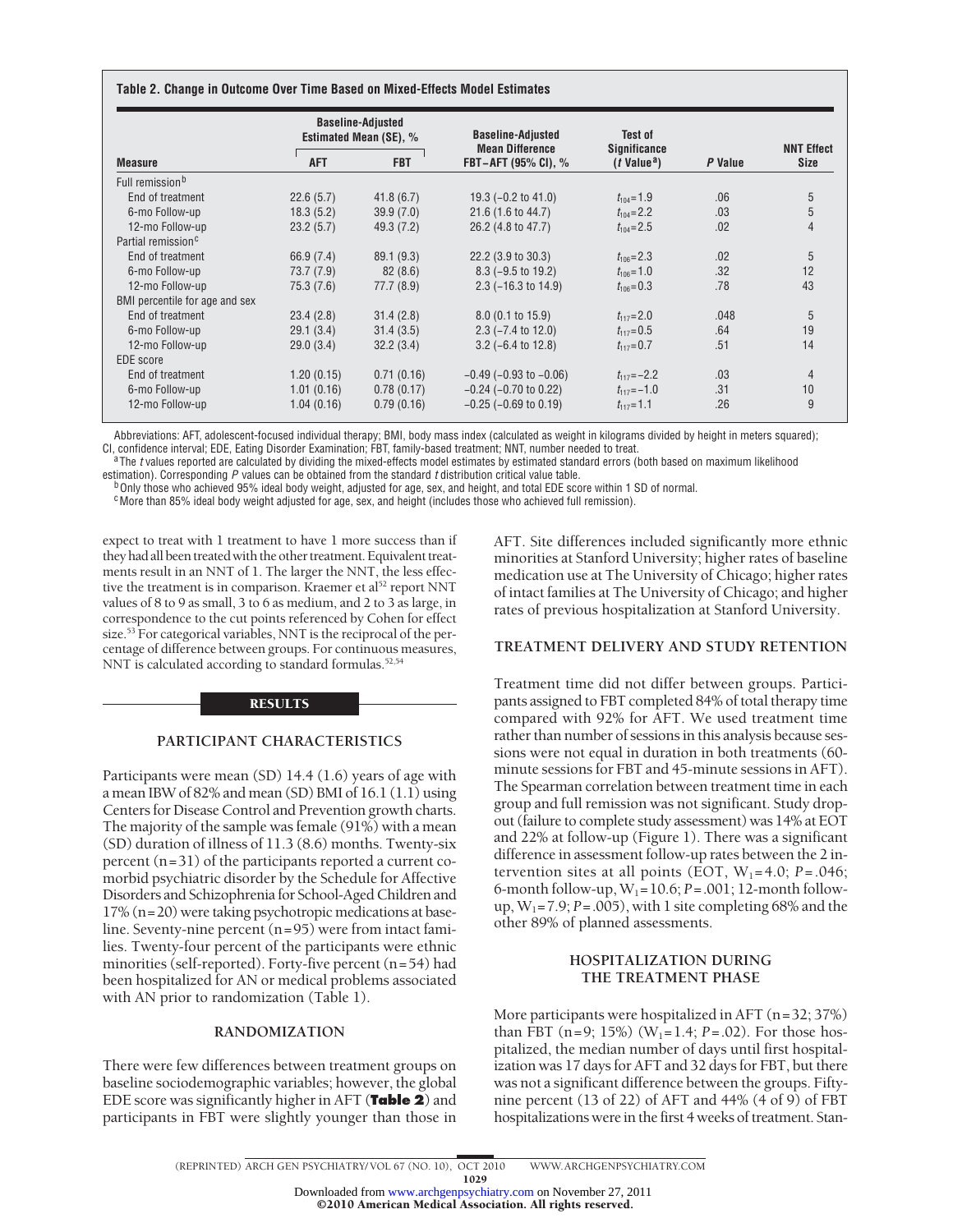ford University had higher hospitalization rates than The University of Chicago (43% compared with  $8\%$ ; W<sub>1</sub>=13.1; *P*<.001). The median number of days in the hospital was 10 for AFT participants and 12 for FBT participants, and weight gain while in the hospital was a median of 1.7 kg for AFT participants and 1.0 kg for FBT participants. Three hospitalizations were related to suicidal thoughts or behavior and the remainder were for medical stabilization.

## **OUTCOMES**

Based on mixed-effects analysis estimates, full remission rates between treatments (Figure 2 and Table 2) did not differ statistically at EOT (FBT=42%; AFT=23%; *P*=.055; NNT=5); however, at the 6-month follow-up (FBT=40%; AFT=18%; *P*=.03; NNT=5) and 12-month follow-up (FBT=49%; AFT=23%; *P*=.02; NNT=4), FBT was statistically superior to AFT. Rates of partial remission (Figure 2 and Table 2) were greater in FBT than AFT at EOT (FBT=89%; AFT=67%; *P*=.02; NNT=5) but did not differ at follow-up.

Treatment effects on age- and sex-adjusted BMI percentile were greater in FBT than AFT (mean difference=8.0; 95% confidence interval, 0.1 to 15.9; *P*=.048; NNT=5) at EOT but not at follow-up. Treatment effects on EDE score were greater in FBT than AFT (mean difference=−0.49; 95% confidence interval, −0.93 to −0.06; *P*=.03; NNT=4) at EOT but not at follow-up (Table 2).

Of the 33 subjects who achieved full remission at EOT, 29 (10 AFT subjects, 19 FBT subjects) were also assessed at the 12-month follow-up. Six of the 29 had relapsed 1 year after EOT: 2 (10%) from FBT and 4 (40%) from AFT. Of the 77 subjects who achieved partial remission at EOT, 71 (31 AFT subjects and 40 FBT subjects) were available for assessment at the 12-month follow-up. Nine of the 71 had relapsed by the 12-month follow-up: 7 (18%) from FBT and 2 (6%) from AFT. Relapse rates cannot be detected in Figure 2 because the numbers and percentages reported at follow-up points are totals that include subjects newly in remission as well as those who remained in remission from EOT.

There were no significant site  $\times$  treatment interaction effects on the primary or secondary outcomes.

During the follow-up period, 50 subjects (29 AFT subjects, 21 FBT subjects) received additional therapy in the community. In AFT, 29 subjects (57%) received individual therapy, 9 subjects (18%) received family therapy, and 9 (18%) had emergency department–related hospitalizations. In FBT, 18 subjects (38%) received individual therapy, 8 (17%) received family therapy, and 4 (8%) were hospitalized for an emergency department– related condition. There were no significant differences between the 2 treatments.

## **COMMENT**

Among the strengths of this study were the relatively large sample size, use of manualized treatments, and therapists trained in both approaches through workshops and supervision by experts.<sup>20,31</sup> Assessments were conducted independent of treatment and used wellcharacterized measures. Treatment attrition and study dropout were relatively low. In addition, we used growth curve modeling in our analyses to avoid the restrictive assumptions of repeated-measures analysis and to make use of all available data without listwise deletion of data. This also allowed us to avoid parameter biases inherent in last observation carried forward methods.<sup>55,56</sup> We used clinically meaningful thresholds for full and partial remission. In addition, we used age- and sex-adjusted BMI percentiles appropriate for analyzing weight outcomes in this age group. $42$ 

Both treatments led to considerable improvements with no difference on the primary outcome variable, full remission, at EOT, though the moderate NNT (5) suggests that the failure to detect a statistical superiority for FBT may have been due to limited power. There were also no differences between the 2 groups on treatment dropout, average amount of treatment received, or use of treatment after EOT. During the follow-up period, however, FBT became statistically superior to AFT. This may have been due in part to differences in relapse from full remission, 10% for FBT and 40% for AFT, as well as more subjects reaching full-remission thresholds in FBT. Weight gain appeared faster for FBT as assessed by age- and sexadjusted BMI percentile, though this effect was no longer found at follow-up. Participants in FBT were also hospitalized significantly less often.

The results of this study can be compared with the 2 previous studies comparing FBT with individually based therapies. The first study<sup>14</sup> is best understood as a relapse prevention trial because all participants in the adolescent cohort comparable with those in our study (n=21) were treated in the hospital to approximately 90% IBW prior to receiving either FBT or individual therapy.14 Initially, both groups of patients lost considerable weight; however, those who received FBT did not lose as much and regained weight faster and to a greater degree than those in individual therapy. At the end of 1 year of outpatient treatment, the mean IBW of the group assigned to FBT was  $92.8\%$  ( $\pm 8$ ) while the individual therapy group had a mean IBW of 80.1%  $(\pm 15)$ . Sixty percent of the adolescents who received FBT were in the "good" Morgan-Russell outcome group that requires weight to 85% IBW, menstruation, and psychological improvement<sup>57</sup> (similar to our full remission group) while 90% were in either the "good" or "intermediate" group (similar to the partial remission group used herein) at EOT. For those participants assigned to individual therapy, 10% were in the Morgan-Russell good outcome group and 20% were in the Morgan-Russell intermediate group by percentage of IBW. The individual treatment used by Russell and colleagues<sup>14</sup> was supportive in nature and not specifically tailored to adolescents. This may account for the better performance of AFT in our study.

In a study of 37 adolescents with AN, Robin<sup>58</sup> compared a family therapy similar to FBT (Behavioral Family Systems Therapy) with a more adolescent-focused individual therapy (Ego-Oriented Individual Therapy) similar to  $AFT$ .<sup>17</sup> The current study's findings are consistent with those in Robin et al.<sup>17</sup> Behavioral Family Systems Therapy was found to be superior in promoting weight gain and menstrual return both at EOT and at follow-up.

Downloaded from [www.archgenpsychiatry.com](http://www.archgenpsychiatry.com) on November 27, 2011

©2010 American Medical Association. All rights reserved.

<sup>(</sup>REPRINTED) ARCH GEN PSYCHIATRY/ VOL 67 (NO. 10), OCT 2010 WWW.ARCHGENPSYCHIATRY.COM 1030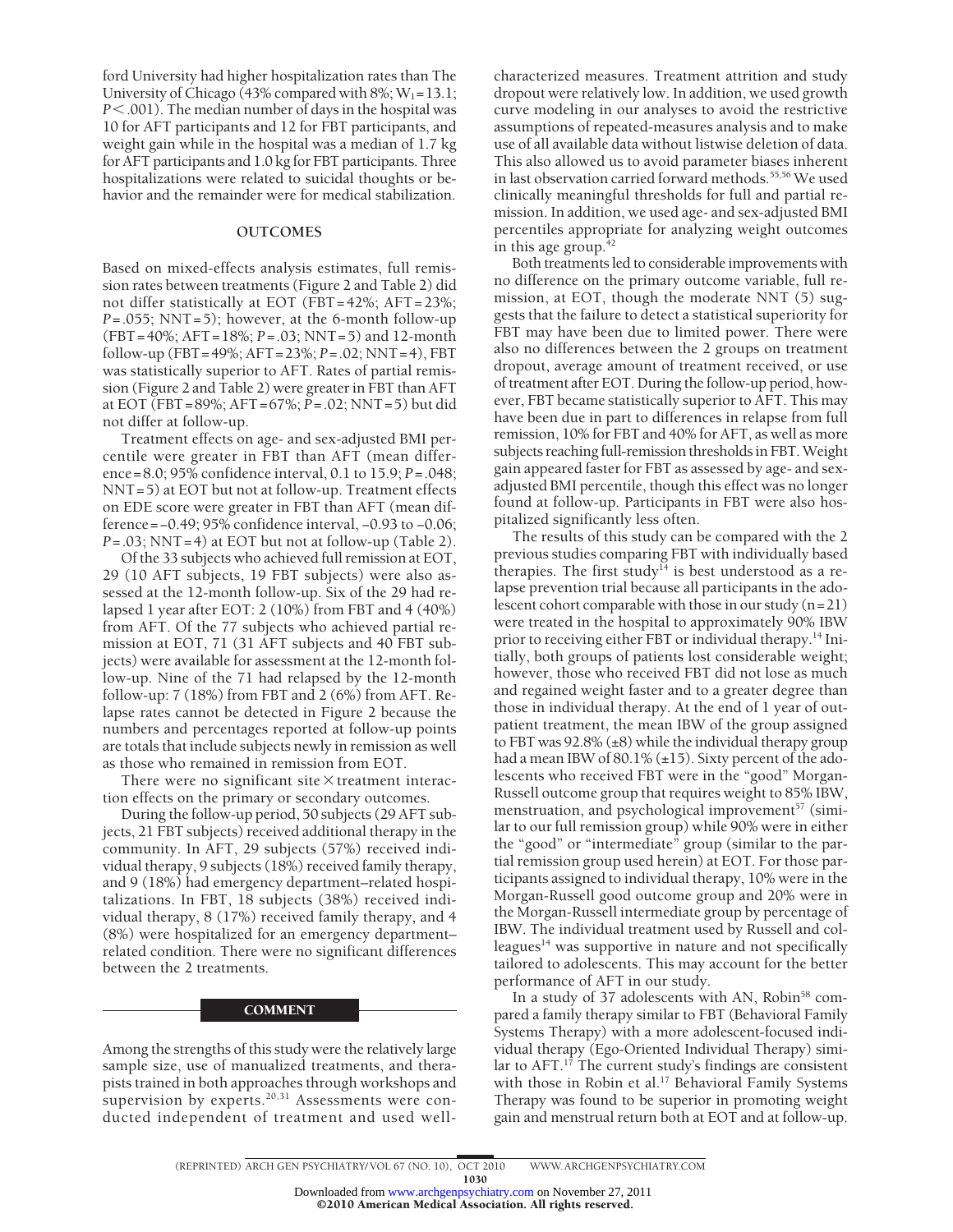A small majority (52.6%) of those in family therapy and 41.2% of participants in individual therapy achieved the 50th percentile BMI (the outcome closest to full remission used herein) at EOT. At 1-year follow-up, the percentage that reached this threshold was 66.7% in family therapy and 46.7% in Ego-Oriented Individual Therapy. In this moderately scaled study, significant differences were not found for any of these categorical outcomes.

Although FBT outperformed AFT on several important clinically significant measures in the current study, AFT "caught up" in terms of age- and sex-adjusted BMI percentile and global EDE scores during the follow-up period. From a clinical perspective, there are cases where parents are unwilling or unable to participate in FBT where AFT would likely be a good alternative. Further, there are few providers who practice FBT and dissemination of this treatment remains a challenge in nonspecialized treatment settings. Although AFT is primarily an individually based therapy, it involves parent meetings without the child to support the goals of the individual sessions as would be usual in most child or adolescent psychiatric treatment.<sup>20,59</sup>

Despite considerable improvements in many participants in the study, a substantial portion of participants remained clinically concerning either in terms of low weight or continued eating-related cognitions or both. Future studies should address how to improve outcomes for these groups. On the other hand, relapse, especially weight relapse, is a common problem in the treatment of  $AN^{60-62}$ ; therefore, one of the most important findings of this study is the low rate of relapse (10%) from full remission in FBT.<sup>19</sup>

Most of the limitations of the current study are those commonly found in randomized clinical trials of treatment. The sample size, though comparatively large for adolescent AN studies, remains modest. Participants were recruited from referrals to university-based treatment centers for child and adolescent eating disorders. Participants, though meeting diagnostic criteria by weight for AN, were not severely underweight at the start of treatment and may therefore differ from some community samples. Availability of expert medical consultation, medical surveillance of participants during treatment, medical hospitalization for participants with acute medical illness, and expectation effects of participation in a treatment study may also have contributed to outcome. The study was undertaken in research centers known for work in FBT and a possible bias because of this could have affected results despite efforts to limit this possibility through the study design and an independent data center. The study follow-up was limited to only 12 months posttreatment. A longer-term follow-up of the participants would determine if the effects of the treatment are maintained or if additional differences between them emerge over time.<sup>14,17</sup>

The findings of this study, together with the existing smaller-scale studies, suggest that FBT is superior to AFT for adolescent AN, though AFT remains an important alternative treatment for families that would prefer a largely individual treatment.<sup>63</sup> Additional studies are needed comparing FBT with other credible treatments, including cognitive behavioral treatment and other forms of family therapy, to delineate the best approach to treating adolescent AN.

**Submitted for Publication:** September 16, 2009; final revision received March 23, 2010; accepted March 29, 2010. **Correspondence:** James Lock, MD, PhD, Department of Psychiatry and Behavioral Sciences, Stanford University School of Medicine, 401 Quarry Rd, Stanford, CA 94305 (jimlock@stanford.edu).

**Author Contributions:** Drs Lock, Le Grange, Agras, Moye, and Jo take responsibility for the accuracy of the data and the data analyses.

**Financial Disclosure:** Drs Lock, Le Grange, and Agras receive royalties from Guilford Press for books on familybased treatment.

**Funding/Support:** Funding support for this study was provided by National Institutes of Health grants R01-MH-070621 (Dr Lock) and R01-MH-070620 (Dr Le Grange). **Additional Contributions:** We thank Angela Celio-Doyle, PhD, Catherine Glunz, MD, Renee Hoste, PhD, Sarah Fischer, PhD, Angela Smyth, MD, Lydia Kruge, BA, Kristen Anderson, AM, Jamie Peisel, BA, Blaine Washington, BA, Rebecca Peebles, MD, Margo Thienemann, MD, Kara Fitzpatrick, PhD, Mary Sanders, PhD, Judy Beenhakker, MS, and Sarah Forsberg, BA, for their contributions in executing this study.

#### **REFERENCES**

- 1. Hoek H. Review of epidemiological studies of eating disorders. *Int Rev Psychiatry*. 1993;5(1):61-74. doi:10.3109/09540269309028295.
- 2. Hoek HW, van Hoeken D. Review of the prevalence and incidence of eating disorders. *Int J Eat Disord*. 2003;34(4):383-396.
- 3. Hoek HW, van Harten PN, Hermans KM, Katzman MA, Matroos GE, Susser ES. The incidence of anorexia nervosa on Curaçao. Am J Psychiatry. 2005;162(4): 748-752.
- 4. van Son GE, van Hoeken D, Bartelds AI, van Furth EF, Hoek HW. Time trends in the incidence of eating disorders: a primary care study in the Netherlands. *Int J Eat Disord*. 2006;39(7):565-569.
- 5. Rome ES, Ammerman S. Medical complications of eating disorders: an update. *J Adolesc Health*. 2003;33(6):418-426.
- 6. Sullivan PF. Mortality in anorexia nervosa. *Am J Psychiatry*. 1995;152(7):1073-1074.
- 7. Herzog DB, Greenwood DN, Dorer DJ, Flores AT, Ekeblad ER, Richards A, Blais MA, Keller MB. Mortality in eating disorders: a descriptive study. *Int J Eat Disord*. 2000; 28(1):20-26.
- 8. Herzog DB, Nussbaum KM, Marmor AK. Comorbidity and outcome in eating disorders. *Psychiatr Clin North Am*. 1996;19(4):843-859.
- 9. Casper RC, Hedeker D, McClough JF. Personality dimensions in eating disorders and their relevance for subtyping. *J Am Acad Child Adolesc Psychiatry*. 1992; 31(5):830-840.
- 10. Anderluh MB, Tchanturia K, Rabe-Hesketh S, Treasure JL. Childhood obsessivecompulsive personality traits in adult women with eating disorders: defining a broader eating disorder phenotype. *Am J Psychiatry*. 2003;160(2):242-247.
- 11. Godart NT, Flament MF, Perdereau F, Jeammet P. Comorbidity between eating disorders and anxiety disorders: a review. *Int J Eat Disord*. 2002;32(3):253-270.
- 12. Godart NT, Flament MF, Lecrubier Y, Jeammet P. Anxiety disorders in anorexia nervosa and bulimia nervosa: co-morbidity and chronology of appearance. *Eur Psychiatry*. 2000;15(1):38-45.
- 13. Bulik CM, Berkman ND, Brownley KA, Sedway JA, Lohr KN. Anorexia nervosa treatment: a systematic review of randomized controlled trials. *Int J Eat Disord*. 2007;40(4):310-320.
- 14. Russell GF, Szmukler GI, Dare C, Eisler I. An evaluation of family therapy in anorexia nervosa and bulimia nervosa. *Arch Gen Psychiatry*. 1987;44(12):1047-1056.
- 15. Le Grange D, Eisler I, Dare C, Russell G. Evaluation of family treatments in adolescent anorexia nervosa: a pilot study. *Int J Eat Disord*. 1992;12(4):347-357. doi:10.1002/1098-108X(199212)12:4<347::AID-EAT2260120402>3.0.CO;2-W.
- 16. Eisler I, Dare C, Hodes M, Russell G, Dodge E, Le Grange D. Family therapy for adolescent anorexia nervosa: the results of a controlled comparison of two family interventions. *J Child Psychol Psychiatry*. 2000;41(6):727-736.
- 17. Robin AL, Siegel PT, Moye AW, Gilroy M, Dennis AB, Sikand A. A controlled comparison of family versus individual therapy for adolescents with anorexia nervosa. *J Am Acad Child Adolesc Psychiatry*. 1999;38(12):1482-1489.

(REPRINTED) ARCH GEN PSYCHIATRY/ VOL 67 (NO. 10), OCT 2010 WWW.ARCHGENPSYCHIATRY.COM

1031

Downloaded from [www.archgenpsychiatry.com](http://www.archgenpsychiatry.com) on November 27, 2011